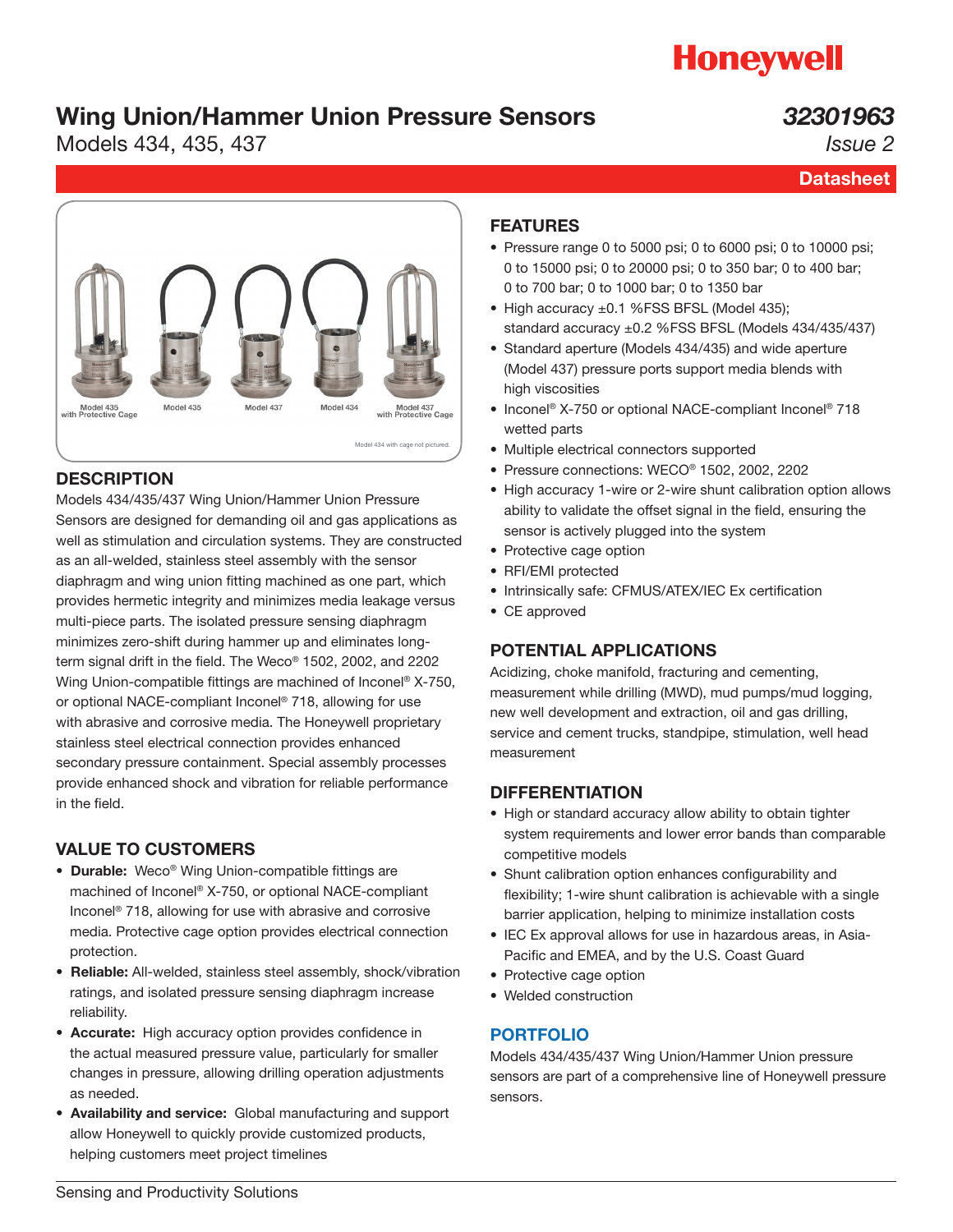| <b>Characteristic</b>                                                                                                                          | <b>Parameter</b>                                                                                                                                                                                                           |
|------------------------------------------------------------------------------------------------------------------------------------------------|----------------------------------------------------------------------------------------------------------------------------------------------------------------------------------------------------------------------------|
| Pressure ranges<br>(Models 435/437)                                                                                                            | 0 psi to 5000 psi; 0 psi to 6000 psi; 0 psi to 10000 psi; 0 psi to 15000 psi; 0 psi to 20000 psi <sup>2</sup> ;<br>0 bar to 350 bar; 0 bar to 400 bar; 0 bar to 700 bar; 0 bar to 1000 bar; 0 bar to 1350 bar <sup>2</sup> |
| Pressure ranges<br>(Model 434)                                                                                                                 | 0 psi to 5000 psi; 0 psi to 6000 psi; 0 psi to 10000 psi; 0 psi to 15000 psi; 0 psi to 20000 psi;<br>0 bar to 350 bar; 0 bar to 400 bar; 0 bar to 700 bar; 0 bar to 1000 bar; 0 bar to 1350 bar                            |
| Accuracy <sup>1</sup>                                                                                                                          | High accuracy: $\pm 0.1$ %FSS (Model 435) <sup>3</sup><br>Standard accuracy: ±0.2 %FSS (Model 434/Model 435/Model 437)                                                                                                     |
| Standard 5-point calibration: 0 %, 50 %, and 100 % of full scale<br>Calibration<br>Special 10 point and 20 point calibration options available |                                                                                                                                                                                                                            |
| Output                                                                                                                                         | 4 mA to 20 mA, two-wire                                                                                                                                                                                                    |
| Resolution                                                                                                                                     | Infinite                                                                                                                                                                                                                   |

#### Table 1. Performance Specifications

1 Accuracies stated are with respect to best fit straight line (BFSL) for all errors including linearity, hysteresis, and non-repeatability through zero. <sup>2</sup> Working pressure and approval limited to 15000 psi [1000 bar]. Amplifier enhancement options 3H and 3HJ will allow overpressure reading to 20000 psi [1350 bar] (for Models 435 and 437).

<sup>3</sup> Optional high accuracy

#### Table 2. Environmental Specifications

| <b>Characteristic</b>       | <b>Parameter</b>                               |  |  |  |
|-----------------------------|------------------------------------------------|--|--|--|
| Temperature, operating      | -40 °C to 125 °C [-40 °F to 257 °F]            |  |  |  |
| Temperature, compensating   | -40 °C to 85 °C [-40 °F to 185 °F]             |  |  |  |
| Temperature effect, zero    | <±0.018 %FSS/°C [0.01 %FSS/°F]                 |  |  |  |
| Temperature effect, span    | $\leq$ ±0.018 % reading/°C [0.01 % reading/°F] |  |  |  |
| Temperature effect, sealing | IP68 / NEMA 6P                                 |  |  |  |

#### Table 3. Mechanical Specifications

| <b>Characteristic</b>                                                         | <b>Parameter</b>                                                                                      |
|-------------------------------------------------------------------------------|-------------------------------------------------------------------------------------------------------|
| Media                                                                         | Corrosive and abrasive service, Inconel <sup>®</sup> X-750 or NACE-compliant Inconel <sup>®</sup> 718 |
| Overload, safe                                                                | 150 % rated full scale pressure or limit of Weco® 1502 fitting                                        |
| Overload, burst                                                               | 250 % rated full scale pressure or limit of Weco® 1502 fitting                                        |
| Pressure port                                                                 | Weco <sup>®</sup> 1502, 2002, and 2202 wing union, 51 mm [2 in] pipe, male sub end <sup>4</sup>       |
| Inconel <sup>®</sup> X-750, Inconel <sup>®</sup> 718<br>Wetted parts material |                                                                                                       |
| Weight (approx.)                                                              | 4.85 lb [2.2 kg]                                                                                      |
| Housing material                                                              | 316L stainless steel (with laser engraved labels)                                                     |
| Protective cage (optional)                                                    | 316L stainless steel                                                                                  |

4 Pressure port 1502: Models 435, 437; Pressure ports 2002/2202: Model 434.

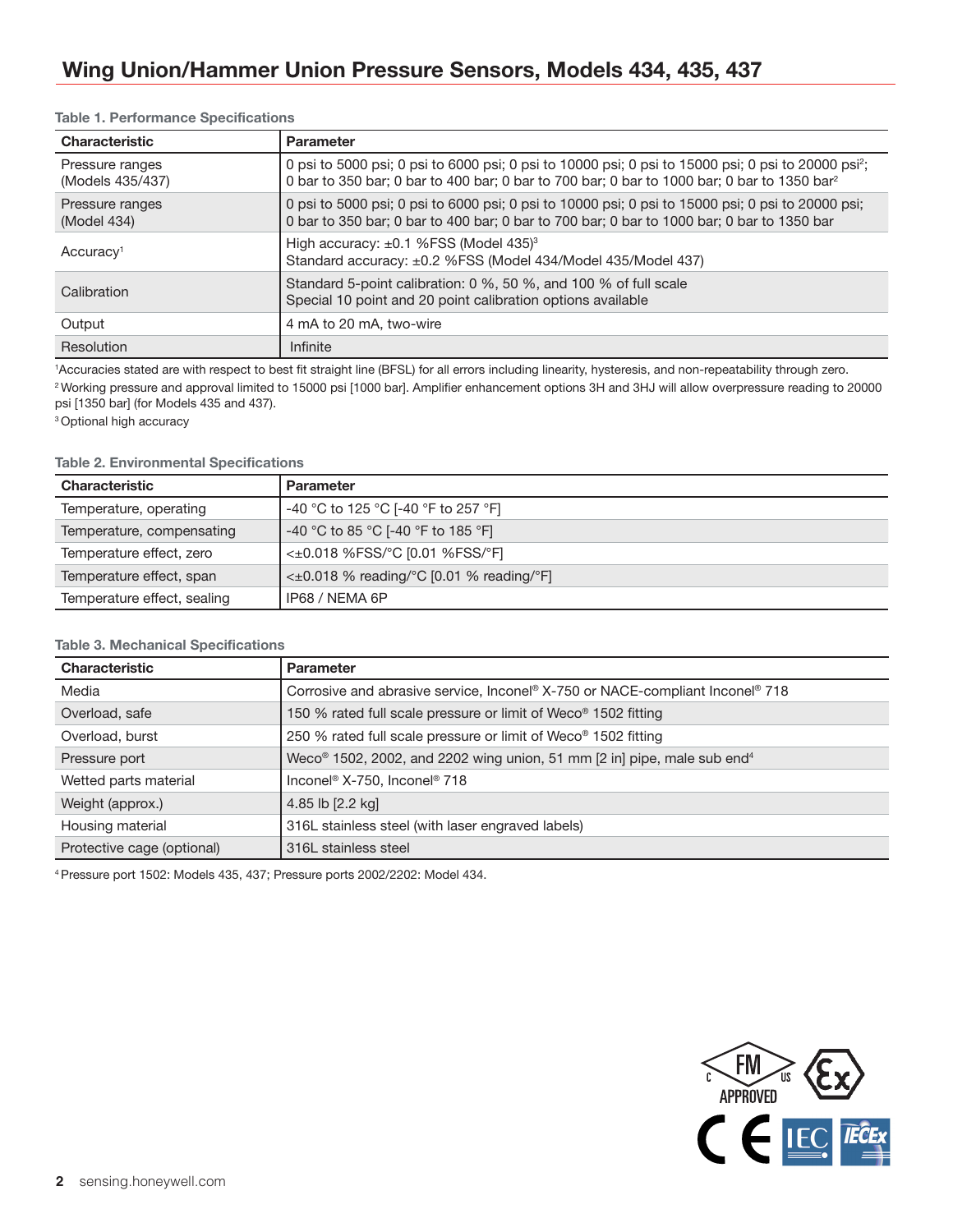| <b>Characteristic</b>            | <b>Parameter</b>                                                                                                                                                            |  |  |  |
|----------------------------------|-----------------------------------------------------------------------------------------------------------------------------------------------------------------------------|--|--|--|
|                                  |                                                                                                                                                                             |  |  |  |
| Supply voltage                   | 9 Vdc to 28 Vdc                                                                                                                                                             |  |  |  |
| Output signal                    | 4 mA to 20 mA                                                                                                                                                               |  |  |  |
| Output at null pressure          | 4 mA ±0.2 %FSS                                                                                                                                                              |  |  |  |
| Full Scale Span (FSS)            | 16 mA $\pm$ 0.5 %FSS                                                                                                                                                        |  |  |  |
| Insulation resistance            | >100 MOhm at 20 Vdc                                                                                                                                                         |  |  |  |
| Max. loop resistance             | 950 ohm @ 28 V decreasing linearly to 0 ohm @ 9 V                                                                                                                           |  |  |  |
| Circuit protection               | Reverse polarity protection of supply leads                                                                                                                                 |  |  |  |
| RFI/EMI protection               | Noise immunity up to 2.7 GHz                                                                                                                                                |  |  |  |
| Frequency response               | 2500 Hz                                                                                                                                                                     |  |  |  |
| Zero and span adjustment         | Digital adjustment at non-hazardous locations using factory supplied communication kit.<br>Consult factory for more information.                                            |  |  |  |
| Electrical termination           | MS series compatible 4-pin (32A-14S-2P-10-M2);<br>Bendix PT, 6-pin (PTIH-10-6P);<br>Jupiter M and TP Series 4-pin;<br>Jupiter M and TP Series 7-pin;<br>Rota B-Series 4-pin |  |  |  |
| Shunt calibration wiring options | None / One-wire / Two-wire                                                                                                                                                  |  |  |  |
| Shunt calibration signal range   | 100 %FSS                                                                                                                                                                    |  |  |  |
| Shunt calibration accuracy       | $<\pm 0.2$ %FSS                                                                                                                                                             |  |  |  |

#### Table 4. Electrical Specifications

NOTE: High Accuracy Shunt Calibration - Shunt calibration option provides a pre-determined change in electrical output as per shunt calibration signal range without the need for a calibrated pressure source. Example: If sensor output = 4 mA, FSS = 16 mA and shunt calibration signal range = 100 %FSS (i.e. 16 mA), then sensor output while

shunt calibration is engaged =  $4 \text{ mA} + 16 \text{ mA} = 20 \text{ mA}$ .

Shunt Calibration Activation/Engaging Mechanisms - Models 434/435/437 Wing Union Pressure Sensors support either one of the following two types of shunt calibration activation/engaging mechanisms:

- 1-wire shunt calibration: Shunt calibration is engaged while the electrical terminal "Shunt Cal" provided on the sensor is shorted with the "Return" terminal. Sensor output returns to previous value as soon as the short is removed.
- 2-wire shunt calibration: Shunt calibration is engaged while a potential in the range of 9 Vdc to 28 Vdc is applied between two electrical terminals "+ Shunt Cal" and "- Shunt Cal" provided on the sensor. Sensor output returns to previous value as soon as the potential is removed.

Refer to installation instruction manual 008-0691-00 for wiring diagrams.

#### Table 5. Intrinsically Safe Approvals

(See Honeywell's Web site (http://measurementsensors.honeywell.com) for up-to-date information regarding intrinsically safe approvals, ref. #008-0691-00.)

| <b>Agency</b> | <b>Approvals</b>                                                                                                                          |
|---------------|-------------------------------------------------------------------------------------------------------------------------------------------|
| cFMus         | Class 1, Div 1, Groups A, B, C, D<br>Class 1, Zone 0, AEx / Ex ia IIC T4/T5 Ga (T4 at Ta≤85°C, T5 at Ta≤40°C);<br>Install per 008-0691-00 |
| <b>ATEX</b>   | II 1 G Ex ia IIC T4/T5 Ga (T4 at Ta≤85°C, T5 at Ta≤40°C)                                                                                  |
| <b>IEC Ex</b> | Ex ia IIC T4/T5 Ga (T4 at Ta $\leq$ 85°C, T5 at Ta $\leq$ 40°C)                                                                           |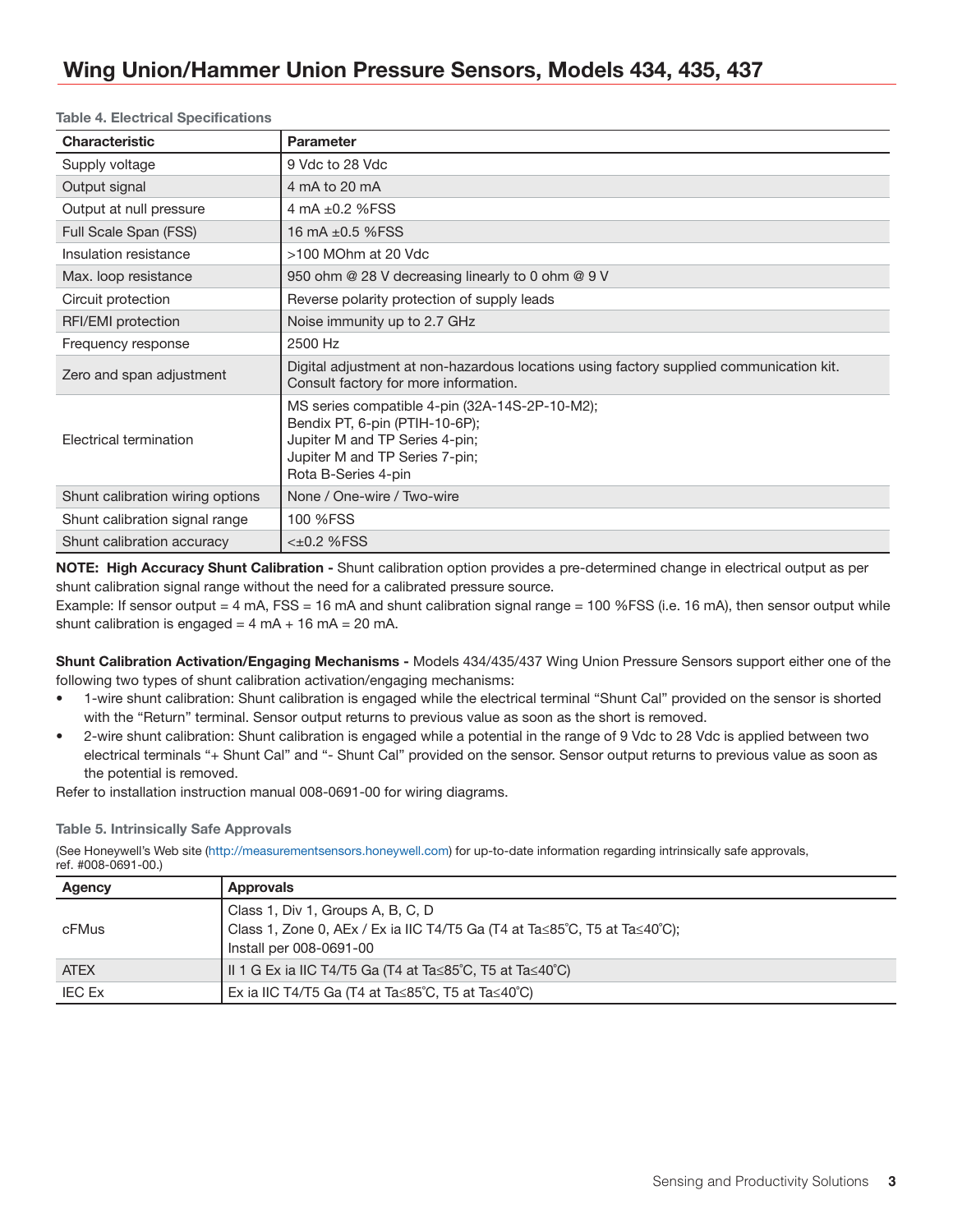#### Figure 1. Product Nomenclature and Order Guide

| <b>BP435</b>     | EJ                                             | 6                           | 1AC                                        | 2AK                                                   |    | 3D                                                                                                    |    | 6Z                                                        |      | 7AD                                                                                                            |           |                          |     | 10E                                                              |                            |
|------------------|------------------------------------------------|-----------------------------|--------------------------------------------|-------------------------------------------------------|----|-------------------------------------------------------------------------------------------------------|----|-----------------------------------------------------------|------|----------------------------------------------------------------------------------------------------------------|-----------|--------------------------|-----|------------------------------------------------------------------|----------------------------|
| Pressure<br>Type | Pressure Range<br>(Gauge)                      | Accuracy                    | Temperature<br>Compensation                | Internal<br>Amplifiers                                |    | Amplifier<br>Enhancements <sup>3</sup>                                                                |    | Electrical<br>Termination                                 |      | Wiring<br>Options <sup>4</sup>                                                                                 |           | Calibration<br>Options   |     | Material<br>Type                                                 | Protective<br>Cage         |
| <b>BP434</b>     | $\mathbf{DR}$ 5000 psi                         | $5$ ±0.1 % FSS <sup>2</sup> | 1 AC -40 °C to 85 °C<br>[-40 °F to 185 °F] | 4 mA to 20 mA,<br>2AK two wire,<br>intrinsically safe |    | None                                                                                                  | 6A | Bendix PT, 6 -pin,<br>PTIH-10-6P                          | 7AD. | 4-Pin Standard<br>A: N/C or Shunt Cal.: B: + Output<br>C: + Supply: D: Case Ground                             |           | 5-point<br>calibration   |     | Inconel®<br>$10E$ X-750 wetted<br>diaphragm                      | None                       |
| <b>BP435</b>     | DS 6000 psi                                    | $6$ ±0.2 % FSS              |                                            |                                                       | 3D | One-wire<br>shunt calibration                                                                         | 6Z | <b>MS</b> Series<br>compatible 4-pin,<br>32A-14S-2P-10-M2 | 7AE  | 4-Pin Jupiter<br>1: N/C or Shunt Cal.<br>2: Case Ground: 3: + Output                                           | <b>9A</b> | Special cal.<br>10 point | 10J | Inconel <sup>®</sup> 718 wetted<br>diaphragm (NACE<br>Compliant) | Protective<br>45E<br>cages |
| <b>BP437</b>     | $DV$ 10000 psi                                 |                             |                                            |                                                       | 3J | Two-wire<br>shunt calibration                                                                         |    | <b>6BF</b> Jupiter M Series                               | 7AF  | $4: +$ Supply<br><b>6-Pin Standard</b><br>A: + Supply; B: + Output<br>C: N/C; D: Case Ground                   | <b>9B</b> | Special cal.<br>20 point |     |                                                                  |                            |
|                  | EJ<br>15000 psi                                |                             |                                            |                                                       | 3H | 4 mA to 16 mA for<br>0 to 15000 psi (EL) or<br>0 to 1012 bar (NU)                                     |    | 6BG Jupiter M Series,                                     |      | E: N/C: F: N/C or Shunt Cal.<br>7-Pin Jupiter                                                                  |           |                          |     |                                                                  |                            |
|                  | <b>EL</b> 20000 psi                            |                             |                                            |                                                       |    | with over-range up to<br>20 mA, no shunt<br>calibration                                               |    | <b>6BH</b> Rota B-Series,                                 | 7AG  | 1: N/C: 2: Case Ground: 3: N/C<br>$4: +$ Supply; $5: +$ Output<br>6: N/C: 7: N/C or Shunt Cal.                 |           |                          |     |                                                                  |                            |
|                  | <b>NG</b> 350 bar                              |                             |                                            |                                                       |    | 4 mA to 16 mA for<br><b>3HJ</b> 0 to 15000 psi (EL) or<br>0 to 1012 bar (NU)<br>with over-range up to |    |                                                           | 7AH  | 6-Pin w/2-wire shunt<br>A: + Supply; B: + Output; C: N/C<br>D: Case Ground; E: + Shunt Cal.<br>F: - Shunt Cal. |           |                          |     |                                                                  |                            |
|                  | <b>NN</b> 400 bar                              |                             |                                            |                                                       |    | 20 mA @ 20,000 psi<br>two-wire shunt calibration                                                      |    |                                                           |      | 4-Pin Rota<br>B: N/C or Shunt Cal.<br><b>7AN</b> C: Case Ground; E: + Output<br>$F: +$ Supply                  |           |                          |     |                                                                  |                            |
|                  | NH 700 bar                                     |                             |                                            |                                                       |    |                                                                                                       |    |                                                           | 7AP  | 7-Pin Jupiter w/2-wire shunt<br>1: N/C; 2: Case Ground; 3: N/C<br>$4: +$ Supply; $5: +$ Output                 |           |                          |     |                                                                  |                            |
|                  | MN 1000 bar<br><b>NU</b> 1350 bar <sup>1</sup> |                             |                                            |                                                       |    |                                                                                                       |    |                                                           |      | 6: + Shunt Cal.: G: - Shunt Cal                                                                                |           |                          |     |                                                                  |                            |

Notes:

1 Working pressure and approval limited for Models 435/437 to 15000 psi. Amplifier will allow overpressure readings to 20000 psi (for 435/437 only).

 $2 + 0.1$  % FSS accuracy available on Model 435 only. <sup>3</sup> 3D and 3J are available with all pressure ranges except EL and NU. 3H and 3HJ are available only with pressure ranges EL and NU (for 435/437 only, 3H and 3HJ are not available for 434).

4 Wiring option availability varies with electrical termination. Option 7AD available only with Option 6Z

Option 7AE available only with Option 6BF

Option 7AF and 7AH available only with Option 6A

Option 7AG and 7AP available only with Option 6BG

Option 7AN available only with Option 6BH

Other wiring options available upon request.<br><sup>5</sup> Protective cage available only with electrical terminations 6A and 6Z.

#### Table 6. Order Guide (Sample Listings)

| <b>Order Code</b>                      | <b>Description</b>                                                                                                                                                                                                                                                                                                            |
|----------------------------------------|-------------------------------------------------------------------------------------------------------------------------------------------------------------------------------------------------------------------------------------------------------------------------------------------------------------------------------|
| BP434EL, 6, 1AC, 2AK, 3J, 6A, 7AH, 10J | Model 434, 20000 psi, ±0.2 %FSS accuracy, -40 °C to 85 °C [-40 °F to 185 °F]<br>temperature compensation, 4 mA to 20 mA two-wire intrinsically safe, two-wire shunt<br>calibration, Bendix PT 6-pin connector, Inconel <sup>®</sup> 718 wetted diaphragm                                                                      |
| BP435EJ,6,1AC,2AK,3D,6Z, 7AD,10E       | Model 435, 15000 psi, ±0.2 %FSS accuracy, -40 °C to 85 °C [-40 °F to 185 °F]<br>temperature compensation, 4 mA to 20 mA two-wire intrinsically safe, one-wire shunt<br>calibration, MS compatible, 4-pin connector, Inconel® X-750 wetted diaphragm                                                                           |
| BP435DS, 5, 1AC, 2AK, 3J, 6A, 7AH, 10E | Model 435, 6000 psi, ±0.1 %FSS accuracy, -40 °C to 85 °C [-40 °F to 185 °F]<br>temperature compensation, 4 mA to 20 mA two-wire intrinsically safe, two-wire shunt<br>calibration, Bendix PT 6-pin connector, Inconel® X-750 wetted diaphragm                                                                                 |
| BP435NU,6,1AC,2AK,3H,6Z, 7AD,10E, 45E  | Model 435, 1350 bar, ±0.2 %FSS accuracy, -40 °C to 85 °C [-40 °F to 185 °F]<br>temperature compensation, intrinsically safe, 4 mA to 16 mA at 1012 bar with over-<br>range up to 20 mA at 1350 bar, no shunt calibration, MS compatible 4-pin connector,<br>Inconel <sup>®</sup> X-750 wetted diaphragm, with protective cage |
| BP437DR, 6, 1AC, 2AK, 6BF, 7AE, 10E    | Model 437, 5000 psi, ±0.2 %FSS accuracy, -40 °C to 85 °C [-40 °F to 185 °F]<br>temperature compensation, 4 mA to 20 mA two-wire intrinsically safe, no shunt<br>calibration, Jupiter M series 4-pin connector, Inconel® X-750 wetted diaphragm                                                                                |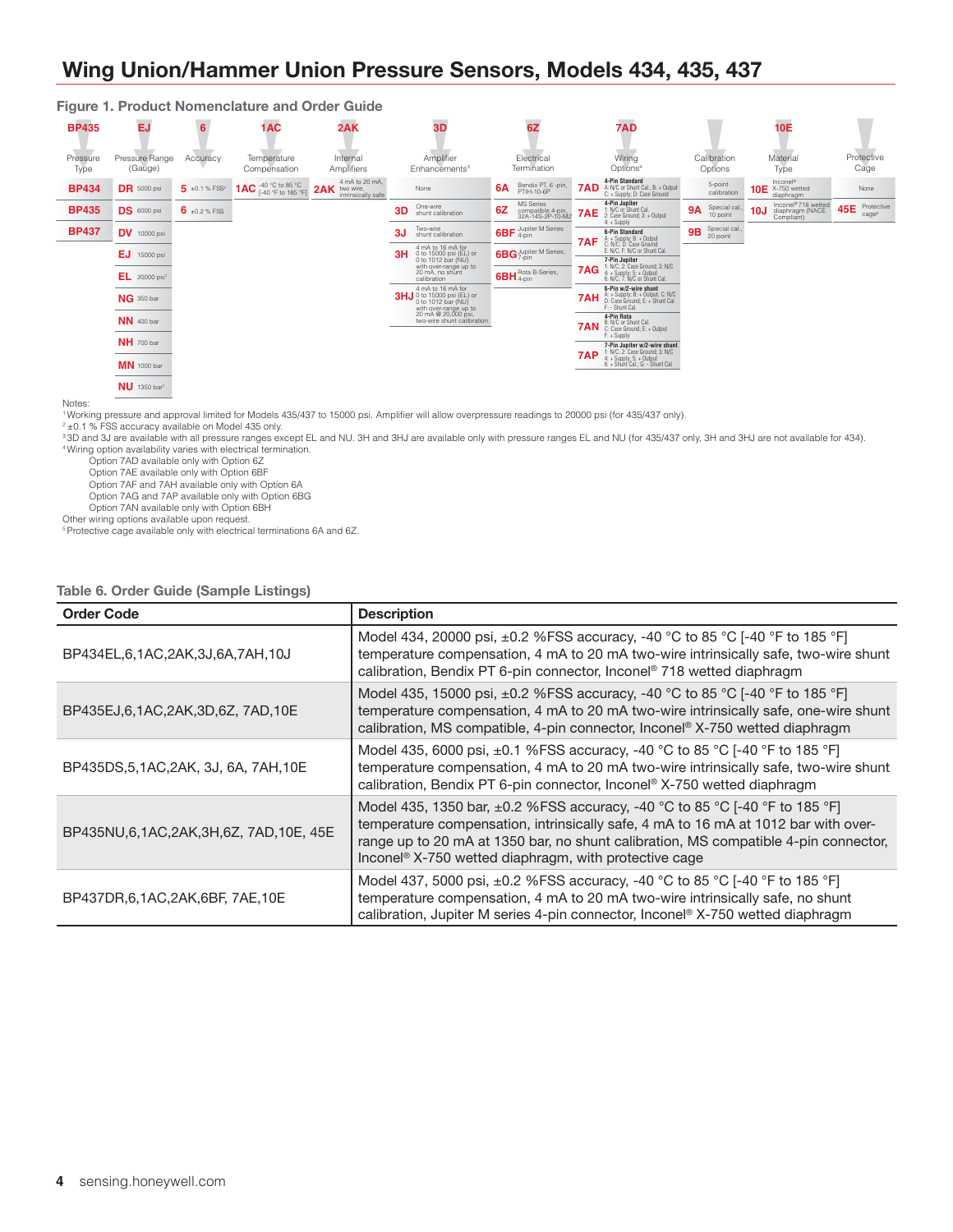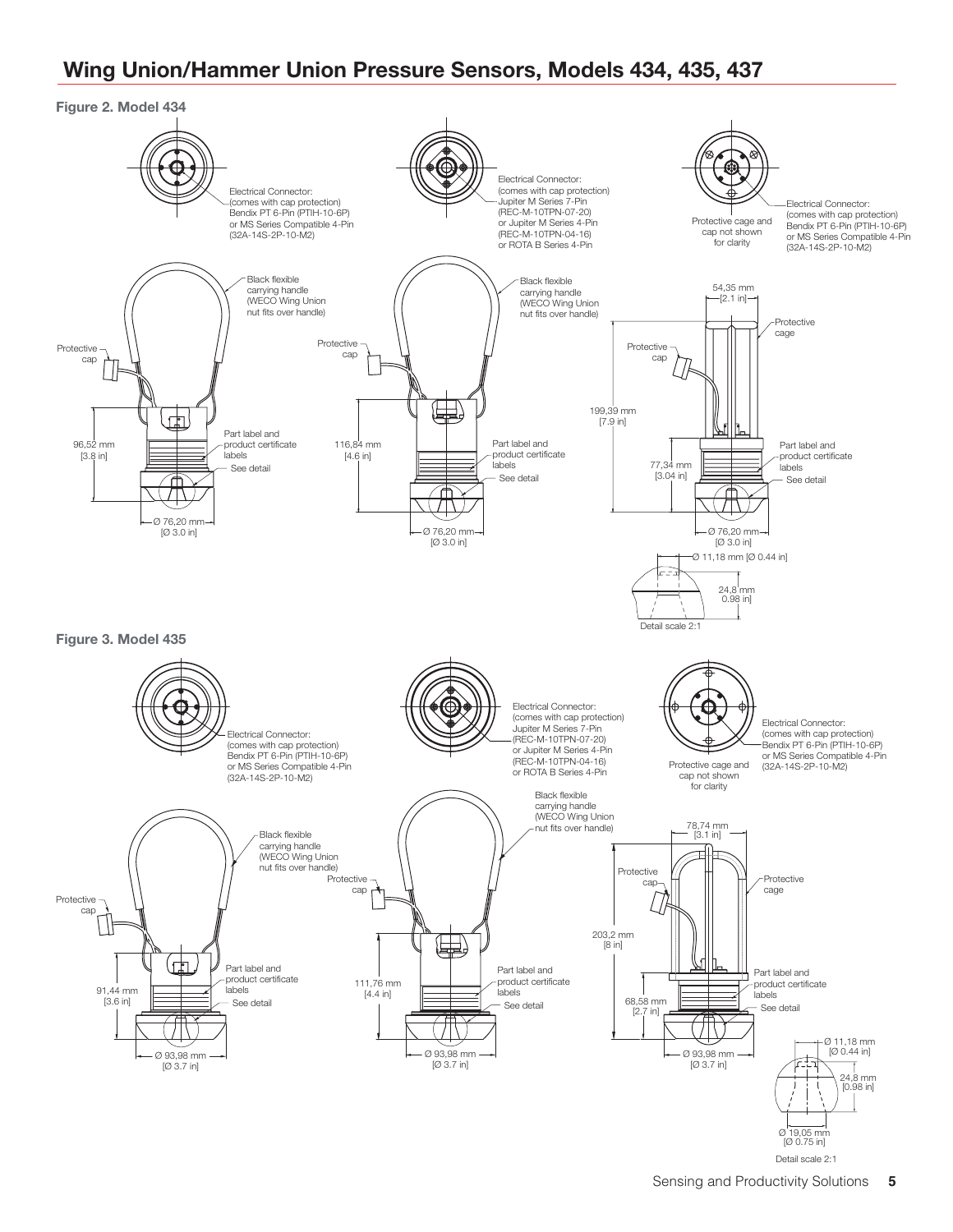

Detail scale 2:1